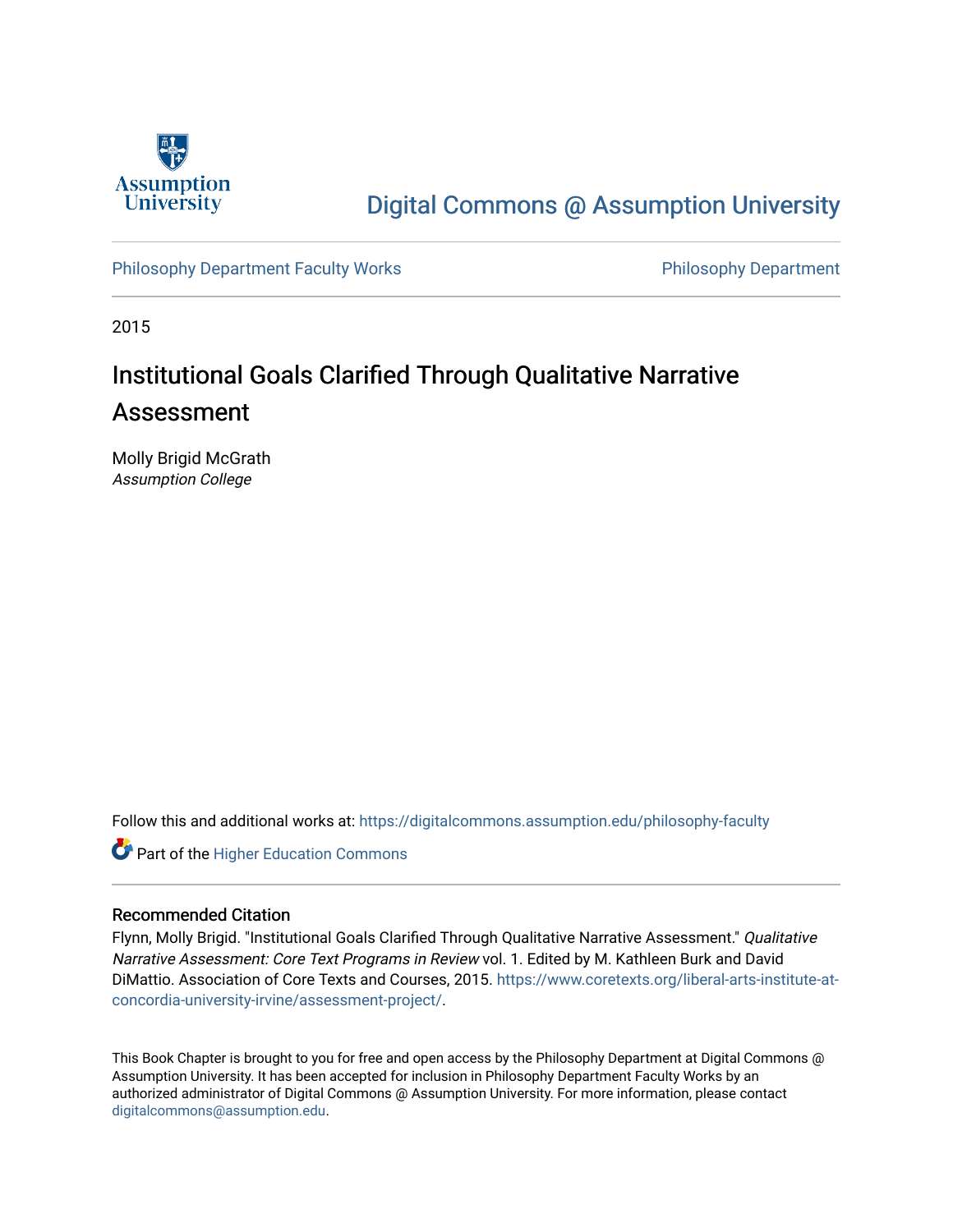## **Chapter 7. Assumption College**

#### **INSTITUTIONAL GOALS CLARIFIED THROUGH QUALITATIVE NARRATIVE ASSESSMENT**

Molly Brigid Flynn, Ph.D. Assistant Professor of Philosophy Assumption College

#### **INSTITUTIONAL CHOICES:**

Introduction:

Convinced that current models of assessment obscure much student learning, threaten to undervalue liberal education, and are often out of line with the professional expertise of those most experienced and concerned with student learning, we seek new models to determine how and how well students learn liberally in multidisciplinary programs that prioritize student engagement with excellent texts. We note five observations, based on our experience as students and teachers, about learning and teaching in the liberal arts tradition. These have guided the development of our assessment model and explain why assessment for a text-based, liberal arts core program should differ from the standard model:

(1) Principle: Some important learning that students achieve in liberal arts courses is not easily or directly quantifiable; this learning is susceptible to being obscured by assessment models that aim for results that are easy to quantify.

Directive: For this reason, assessment prompts should allow students to display benefits of liberal learning—such as depth, insight, thoughtfulness, curiosity, and self-knowledge—that are obscured by quant-heavy or more "objective" assessment tools.

(2) Principle: Because learning is an activity catalyzed by teaching rather than controlled by it, some important learning students achieve in liberal arts courses is unplanned rather than the fulfillment of specific objectives and strategies of teachers; such learning is susceptible to being overlooked by goals-focused assessment models.

Directive: For this reason, assessment tools should allow students to display learning that was not preconceived by teachers.

(3) Principle: Much important learning college students achieve is aided by broad curricular programs that are not identified as a major and not the special purview of any department or departments; this learning is susceptible to being ignored by major- and department-centered assessment models.

Directive: For this reason, as long as assessment expresses an institution's educational focus and commitment, it is possible that we should seek ways to assess student learning outside of majors and departments.

(4) Principle: Many of the learning goals of core programs are achieved through students applying what they learn in one course to the material in other courses, often in other disciplines, or through students studying related material in multiples courses, often in several disciplines; in such programs, the disciplines and courses are not isolated from one another but are meant to interact and to multiply each other's contributions to the whole of the person's education.

Directive: For this reason, assessment tools should allow students to display how the program *qua* program, by weaving many courses and disciplines together, aids student learning.

(5) Principle: A major learning goal of a text-based liberal education program—beyond that students become familiar with a text's content or with the text as content (e.g., as historical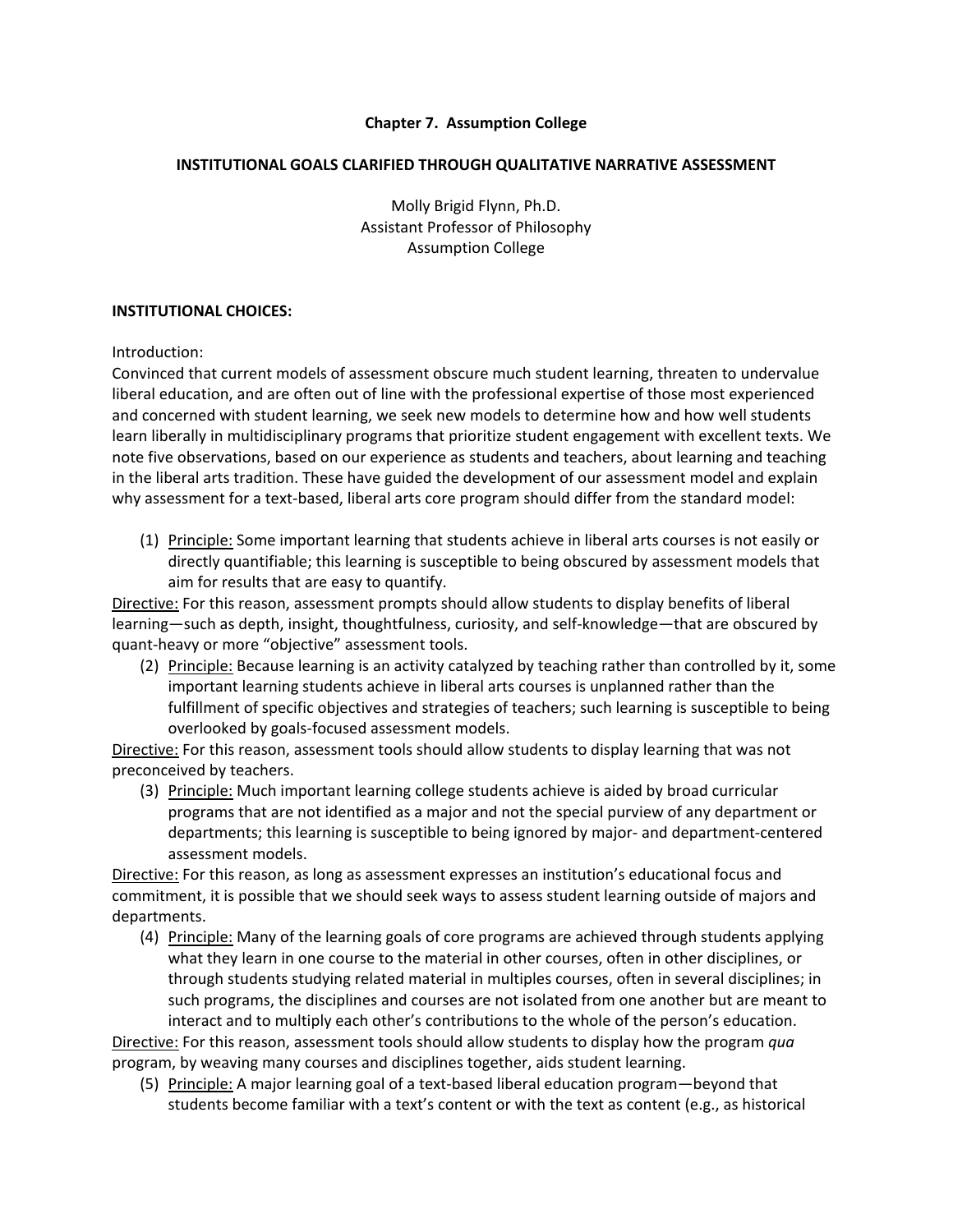artifact) and beyond that they acquire skills such as critical reading—is that students, both sympathetically and critically, use these texts to illuminate the world, themselves, and other people's beliefs; this learning is easily overlooked by assessment models that focus on measuring mastery of content and skills.

Directive: For this reason, assessment tools should seek out how well students can deploy excellent texts as lights on the world, themselves, and other people.

In short, if assessment informs or even dictates curricular adjustments, then we must not be misled by assessment models that might systematically overlook or undervalue the benefits of text-based, interdisciplinary, liberal education.

#### Brief History:

The Fortin and Gonthier Foundations of Western Civilization Program has grown gradually since its beginnings in 1979. The Foundation Program's overall goal is to help students understand the heritage of Western Civilization, especially through reflection on primary texts. The initial intention of the first course (Religion and Philosophy) and subsequent courses (most especially Art and Politics) was to recover for students the connections that had been lost by both the aggressive departmentalization of the academy and the compartmentalization of knowledge. Guided by the convictions that higher education is propaedeutic to wisdom and that preparing the ground for wisdom requires many academic domains, each course in itself as well as the interaction among the courses is intended to prepare the students for learning disassociated from formal coursework. Co-curricular cultural events and travel to Europe reinforce this understanding.

The program includes four year-long sequences, including the two interdisciplinary courses already mentioned: "Art and Politics," which is team-taught by art history and political science professors, and "Religion and Philosophy," taught by a philosophy or theology professor. Two are not interdisciplinary: "History of Western Civilization" and "Literary Foundations of the West." The program also sponsors a special topics course (for example, team taught in history and art history), often including a trip abroad. In each of the four sequences, students are led through developments of Western Civilization from ancient Greece to the twentieth century. The sequences are intended to overlap enough so as to show students several key developments in multiple, deepening iterations.

The problem that formal assessment presents to the goals of the Foundations Program is that course- or discipline-specific assessment will miss and, indeed, obscure its interactive and long-term educational goals. Wassily Kandinsky presents an instructive example. How might one adequately assess in a single art history course, with its specialized Student Learning Outcomes and Goals, how a given student or group of students has achieved broader and integrative insights into the artist's work? Consider his debt to the ideas of Friedrich Nietzsche, the place of Nietzsche in the history of philosophy, the role of nihilist thinking in Russian literature such as Dostoyevsky's *Brothers Karamazov*, the response to nihilism by either the neo-Thomist philosophical movement or the efforts of C. S. Lewis, or even the relation between Kandinsky's artwork and the *Regensberg Address* of Benedict XVI. Ideally, the student would make such connections, and more, even though no survey of the history of art could do justice to any of them. Even better, the student should be able to make connections with works, events, and ideas that are not and could not appear on the syllabus. A Student Learning Assessment Plan tied to a specific course (whether in philosophy, art, history, literature, or theology) would miss the interactions and the creative insight of students. The challenge for the Foundations Program is, therefore, to develop a means of assessing that can be applied beyond the confines of single courses and disciplines and beyond the confines of the preordained insights of the professors.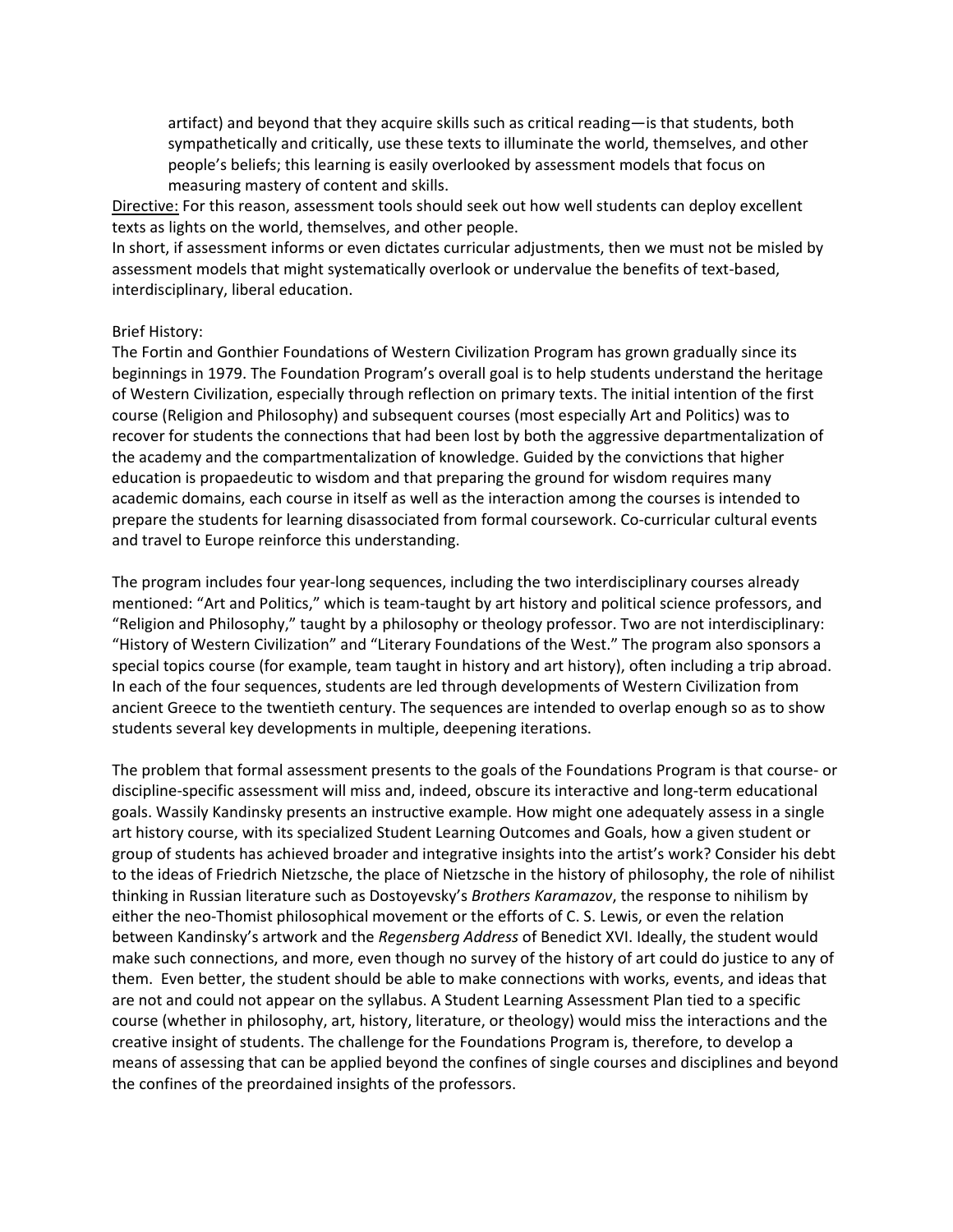## **ACTION STEPS**

A proper and full assessment of the Foundations Program would be conducted at four moments within and after a student's education: (1) before taking any courses within the Foundations Program; (2) upon completion of each course or sequence of courses; (3) during and after completion of all courses in the Program; (4) and several years after graduation, where we might be able to see if students have retained habits of mind and interest in the intellectual life sufficient to carry them through a lifetime. Current assessment models within departments measure individual courses, so this is not our highest priority. Moreover, we do not have the resources to conduct studies of incoming freshmen and alumni. Currently, the only feasible moment for assessment is during and after completion of the various courses in the Program. While this can capture only part of what the Program does, it might help us develop strategies for even small samples of students before matriculating and after graduating.

Not yet required to participate in assessment procedures, the Foundations Program, based as it is on disciplinary complementarity and reflection on primary texts, seemed a perfect candidate for this experiment in non-standard assessment. The provost was supportive and other faculty and administrators involved in assessment thought such unofficial experimentation was fine. We sought an assessment instrument that would fulfill the principles and directives articulated above while also being low-cost for the program to implement and for the students to complete. We also hoped to discern how well the distinctive features of the Foundations Program aid student learning. These features include, most importantly, interdisciplinarity and a reiterative, developmental sequence of courses. We focused on the following hopes we have for students of the program:

- a) BREADTH: Students should become knowledgeable about a wide range of important figures, texts, and events from the development of Western civilization and the Western and Catholic intellectual traditions.
- b) DEPTH: As the program unfolds, students should develop a deeper understanding and thoughtfulness about these important figures, texts, and events from the development of Western civilization and the Western and Catholic intellectual traditions.
- c) SYNTHESIS: Students should make connections—recognizing points of divergence and convergence, disagreement and reiteration—across the program's courses and disciplines.
- d) THOUGHTFUL APPLICATION: Students should be able to articulate the relevance of important primary sources to understanding the world they encounter in, for example, its political, artistic, economic, religious, philosophical, and literary aspects.

The language of 'goals' and 'objectives' suggests that success is in the power of those writing the goals and objectives. Teachers, courses, and programs are crucial aids for students in their work of learning, but no teacher, course, or program can force or efficiently cause students to succeed. Consequently, we understand these as our primary hopes for student self-development.

In order to gauge how well the program helps students fulfill these hopes, we invited students to complete a survey online. We included any current student or recent graduate who had taken at least one course in the program.

First, the survey collected some demographic information about the students, for example, how much of the program they had completed. The survey proper had three phases. (1) It asked students to estimate their level of familiarity with thirty-six major figures in the history of Western Civilization and whether they had learned about these figures through primary texts. (2) It prompted them to report on how they experienced the multidisciplinary, reiterative, and developmental structure of the program.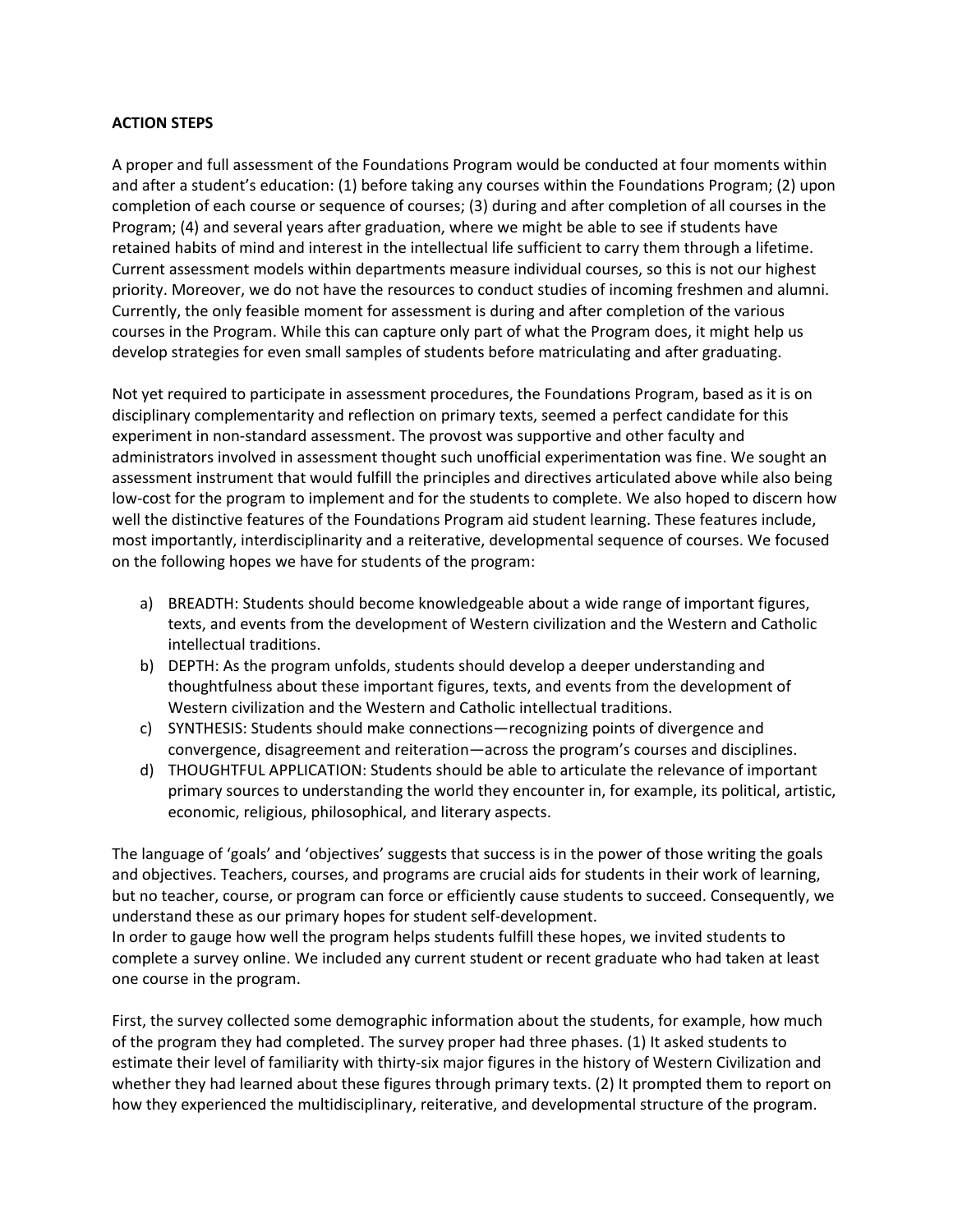(For example, did topics and figures reappear in multiple courses? Were later courses redundant? Did the courses seem unrelated? Did they learn new things about topics they had studied before? Did they notice differences or even disagreements course to course, discipline to discipline?) (3) Finally, the survey asked them, in a series of five questions, to name a primary text or work they had studied that helped them understand permanent human issues, themselves, or the recent world in its political, economic, artistic, religious, or ethical dimensions; the survey then asked them to elaborate how this text or work did so.

These sections correspond to our four hopes for student self-development above. Of the three sections of the survey, we expected the first to indicate very roughly how well the program achieved both *breadth* and *depth* in teaching students about Western civilization. We expected the second section to give us some hint of *synthesis*, namely whether the several layers of the program as experienced by students were successfully reiterative and deepening rather than either redundant or irrelevant to each other. We expected the third section to deliver the meat of our assessment data, giving students the opportunity to display their *depth* of understanding, their *thoughtfulness in applying primary texts* to the world, their ability to *synthesize* and understand issues and texts across disciplinary lines, and to develop their own insights. The initial survey yielded some useful information about the program, but also encountered obstacles and suffered some unforeseen limitations.<sup>7</sup>

The first set of obstacles was encountered during the development of the assessment model and attempts to improve and deploy it, even for an initial try. On the one hand, people dedicated to teaching and administrating programs like Foundations typically view assessment as an enemy, and for many good reasons, some of which have been outlined above. There was little enthusiasm or energy on their part to develop and implement this project, even though it was self-consciously counter-cultural, assessment-wise. On the other hand, people dedicated to assessment typically view non-quantitative assessment tools, or any reliance on student self-reporting, as beside-the-point because purportedly subjective and unscientific. A major objection was made by those tasked with coordinating assessment at the college that the tool being developed would not be acceptable as assessment and therefore would ultimately be a waste of time. This both lowered morale and delayed the project. Consequently, the survey has been administered only once so far.

Inevitably, a second set of obstacles was discovered upon administration of the survey. First, the survey suffered from a few technical faults; for example, several questions were not presented to students at all, or not presented to the proper subset of students. Second, a small majority of students skipped some questions entirely; they were especially prone to skip those questions we were most interested in (the third type of question listed above). This has tended to reinforce criticisms of the methods used and the overall impression by those opposed to these methods that only quantitative measures are useful; of course, traditional assessment methods can also suffer from students not putting in a full effort, since poor performance on an assessment tool, as opposed to a graded assignment, is usually of no consequence to students. Hopefully, with some technical adjustments and an increased incentive to develop answers to the short essay questions, these problems can be fixed or mitigated in the future.

 $<sup>7</sup>$  The first deployment of this survey has suffered from several problems in application. First, some of the so called</sup> "skip logic" directed all students past some questions rather than only those students to whom the questions did not apply. Second, the database used failed to include a whole the most recent freshman class of students. This seems to have been the result of migrating it between versions of administrative software. As the survey is reissued it will be refined and corrected, and the database of students will be improved.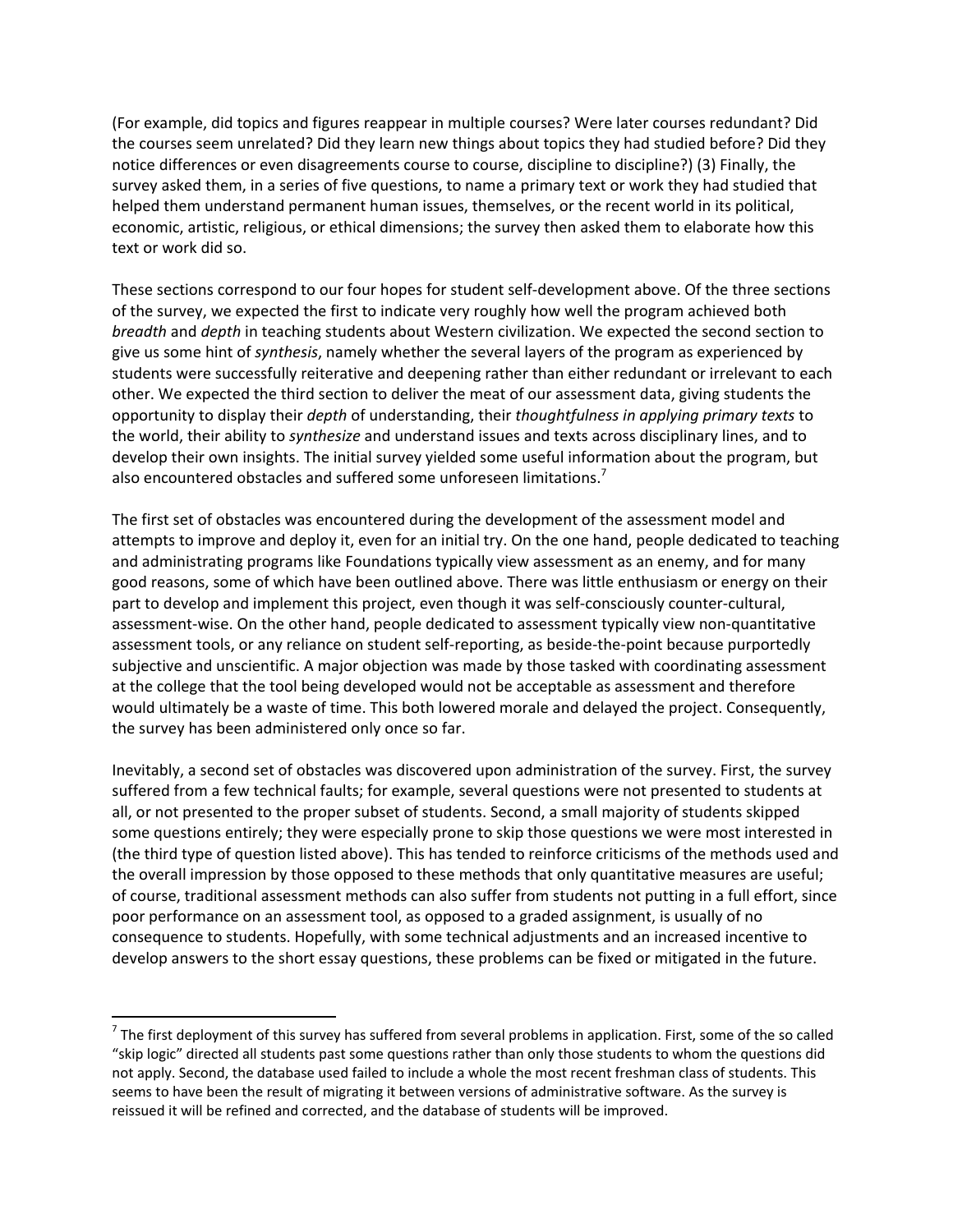In spite of these limitations, the survey, even in its test-run, yielded some useful information about the program—both about what is working well and about what calls for improvement. First, the reiterative nature of the program seems to work. It has been experienced well by students. By very large numbers students reported that the program's courses were clearly connected and relevant to each other. They also reported, in large numbers, that referring to events or issues in repeated courses was not redundant or inconsistent, but rather that it extended their knowledge and deepened their understanding. This is how the program is supposed to work. The persons about whom students reported having a stronger depth of knowledge were also the figures they were most likely to have seen in multiple Foundations courses. This correlation may be intuitively obvious to experienced teachers, but it is reassuring to see it surface in the assessment data.

Second, the interdisciplinary nature of the program seems to work. A strong majority of students noticed professors linking their course material to other courses or disciplines; a strong majority reported making connections on their own to other courses and disciplines; and a strong majority reported noticing differences of opinion (but not inconsistencies) about how to evaluate or understand events or issues. This is how the program is supposed to work. Also, the Art and Politics sequence and the Philosophy and Religion sequence were the sources of a strong majority of the primary works named and commented upon by students when asked to articulate the relevance of a great work to contemporary or perennial issues. Because these are the two interdisciplinary sequences within the program, this fact might suggest that the more interdisciplinary aspects of the program seem to have the most impact on a student's ability to deploy great texts in understanding the world. Of course, instead this fact might just reflect the habit of the disciplines involved or the way these particular courses are taught.

Third, both in reporting their depth of knowledge about important persons and in their naming primary texts and applying them, students seemed especially strong and thoughtful about artistic, political theoretic, religious, and philosophical persons and texts, and they seemed especially strong, both in breadth and depth, on ancient, medieval, and early modern figures and texts. Apart from showing strength and depth on Kant, Marx, and Nietzsche, students' knowledge of and thoughtfulness about late modern and more contemporary persons and texts seemed weaker.

Fourth, with a few exceptions, students showed marked weakness on literary figures and texts from all eras. This evidence is important but not surprising, given that in recent years the program has not been able to regularly offer the year-long Literary Foundations of the West sequence. This does not show a weakness in the program on paper, but in its execution. It does underscore that even students going through the program lack knowledge about a significant aspect of Western Civilization.

Fifth, the survey revealed little about how well the year-long History of Western Civilization course works within the program. On the one hand, judging from the data, it clearly provided students, often through primary sources, with increased breadth of knowledge about many of the important persons not covered in the other courses. On the other hand, these persons and texts did not show up often when students were asked to name and apply great texts. This suggests, perhaps, that while these courses serve to provide students with essential breadth about Western Civilization, they are insufficiently integrated programmatically with the other courses or disciplines involved in the program. It also suggests that perhaps the survey should be adjusted so that it might better intimate the influence of the history sequence on students.